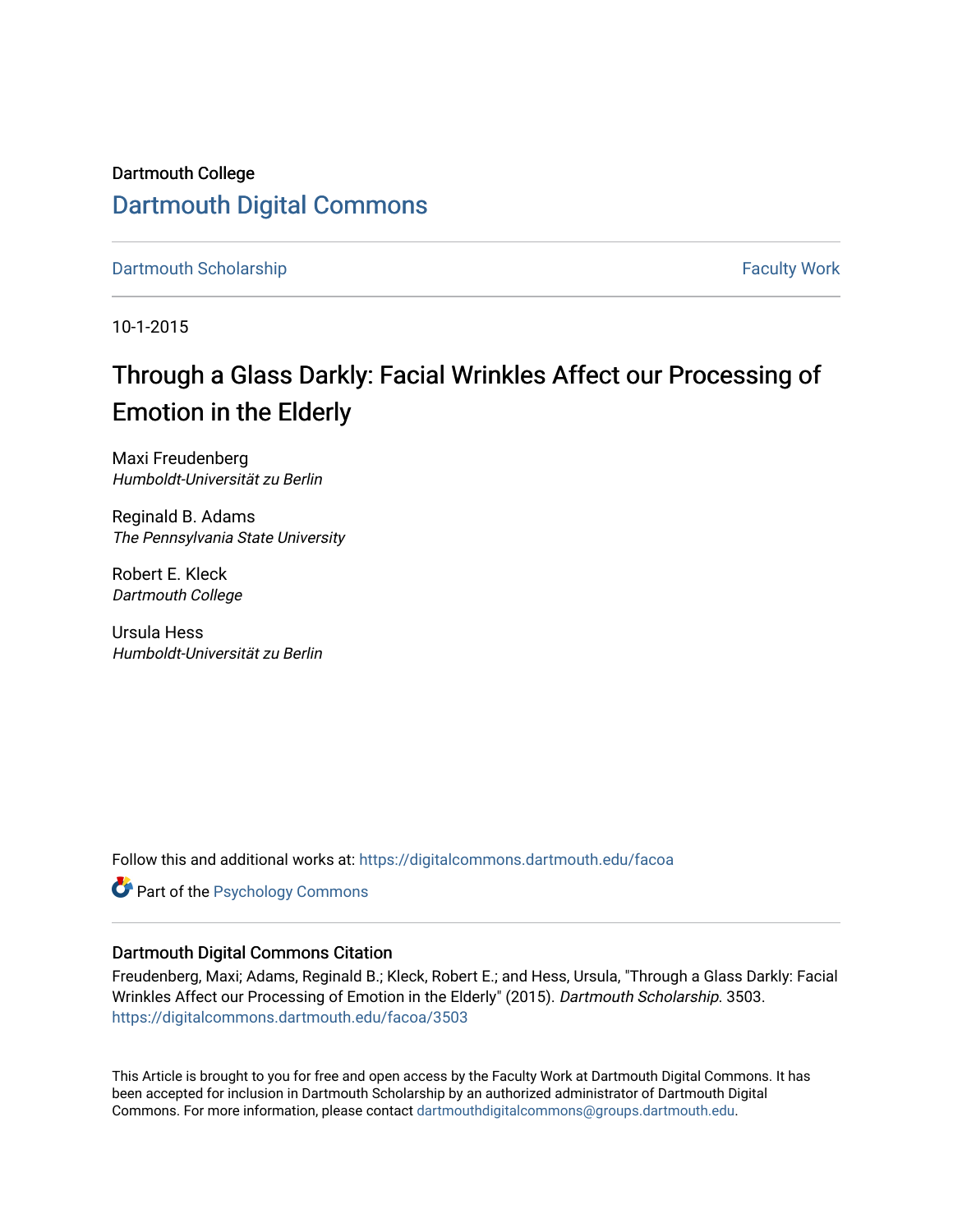



# Through a glass darkly: facial [wrinkles affect our processing of](http://journal.frontiersin.org/article/10.3389/fpsyg.2015.01476/abstract) emotion in the elderly

#### *[Maxi Freudenberg1](http://loop.frontiersin.org/people/229335/overview)\*, [Reginald B. Adams Jr.2](http://loop.frontiersin.org/people/9464/overview), [Robert E. Kleck3](http://loop.frontiersin.org/people/277791/overview) and [Ursula Hess1](http://loop.frontiersin.org/people/68751/overview)*

*<sup>1</sup> Department of Psychology, Social and Organizational Psychology, Humboldt-Universität zu Berlin, Berlin, Germany, <sup>2</sup> Department of Psychology, The Pennsylvania State University, University Park, PA, USA, <sup>3</sup> Department of Psychological and Brain Sciences, Dartmouth College, Hanover, NH, USA*

The correct interpretation of emotional expressions is crucial for social life. However, emotions in old relative to young faces are recognized less well. One reason for this may be decreased signal clarity of older faces due to morphological changes, such as wrinkles and folds, obscuring facial displays of emotions. Across three experiments, the present research investigates how misattributions of emotions to elderly faces impair emotion discrimination. In a preliminary task, neutral expressions were perceived as more expressive in old than in young faces by human raters (Experiment 1A) and an automatic system for emotion recognition (Experiment 1B). Consequently, task difficulty was higher for old faces relative to young faces in a visual search task (Experiment 2). Specifically, participants detected old faces expressing negative emotions less accurately and slower among neutral faces of their peers than young faces among neutral faces of their peers. Thus, we argue that age-related changes in facial features are the most plausible explanation for the differences in emotion perception between young and old faces. These findings are of relevance for the social interchange with the elderly, especially when multiple older individuals are present.

Keywords: face perception, emotional expression, face age, signal clarity, visual search task

# Introduction

Would you rather approach someone who looks happy or mad? Because individuals live in and depend on groups, we take note of each other's emotional expressions and react in accordance with the information provided by them. Hence, we are likely to approach someone who shows happiness, as this emotion signals that the person is pleased with the current situation. In contrast, if we perceive anger, we probably do not wish to spend time with the angry other, and therefore avoid interaction. Thus, emotional expressions can serve as an important means of communication [\(Parkinson, 1996\)](#page-12-0) and convey distinct social signals that can have important effects on the social behavior of others [\(Van Kleef et al.](#page-12-1), [2010;](#page-12-1) [Hareli and Hess](#page-11-0), [2012;](#page-11-0) [Weisbuch and Adams, 2012](#page-12-2)). Yet, for the perceiver to benefit from the information conveyed by the emotional displays of others and to react with the most adaptive social behavior, these displays first have to be decoded successfully.

Overall, people are rather good at decoding facial expressions of emotion, especially with the highly prototypical ones used in most research to date [\(Tracy and Robins, 2008](#page-12-3); [Hess and Thibault](#page-11-1), [2009\)](#page-11-1). Nevertheless, the relationship between the encoder, the person who displays an emotion, and the decoder, the one interpreting the facial expression, can impact decoding accuracy. Thus, emotions expressed by members of the same culture (see [Elfenbein and Ambady](#page-11-2), [2002](#page-11-2), for a meta-analysis) or social in-group members [\(Thibault et al., 2006\)](#page-12-4) are better recognized. Even bogus

#### **OPEN ACCESS**

#### *Edited by:*

*Andrea Hildebrandt, Ernst-Moritz-Arndt Universität Greifswald, Germany*

#### *Reviewed by:*

*Caroline Blais, Université du Québec en Outaouais, Canada Martin Junge, Ernst-Moritz-Arndt University of Greifswald, Germany*

#### *\*Correspondence:*

*Maxi Freudenberg, Department of Psychology, Social and Organizational Psychology, Humboldt-Universität zu Berlin, Rudower Chaussee 18, 12489 Berlin, Germany maxi.freudenberg@hu-berlin.de*

#### *Specialty section:*

*This article was submitted to Perception Science, a section of the journal Frontiers in Psychology*

*Received: 13 April 2015 Accepted: 14 September 2015 Published: 01 October 2015*

#### *Citation:*

*Freudenberg M, Adams RB Jr., Kleck RE and Hess U (2015) Through a glass darkly: facial wrinkles affect our processing of emotion in the elderly. Front. Psychol. 6:1476. doi: [10.3389/fpsyg.2015.01476](http://dx.doi.org/10.3389/fpsyg.2015.01476)*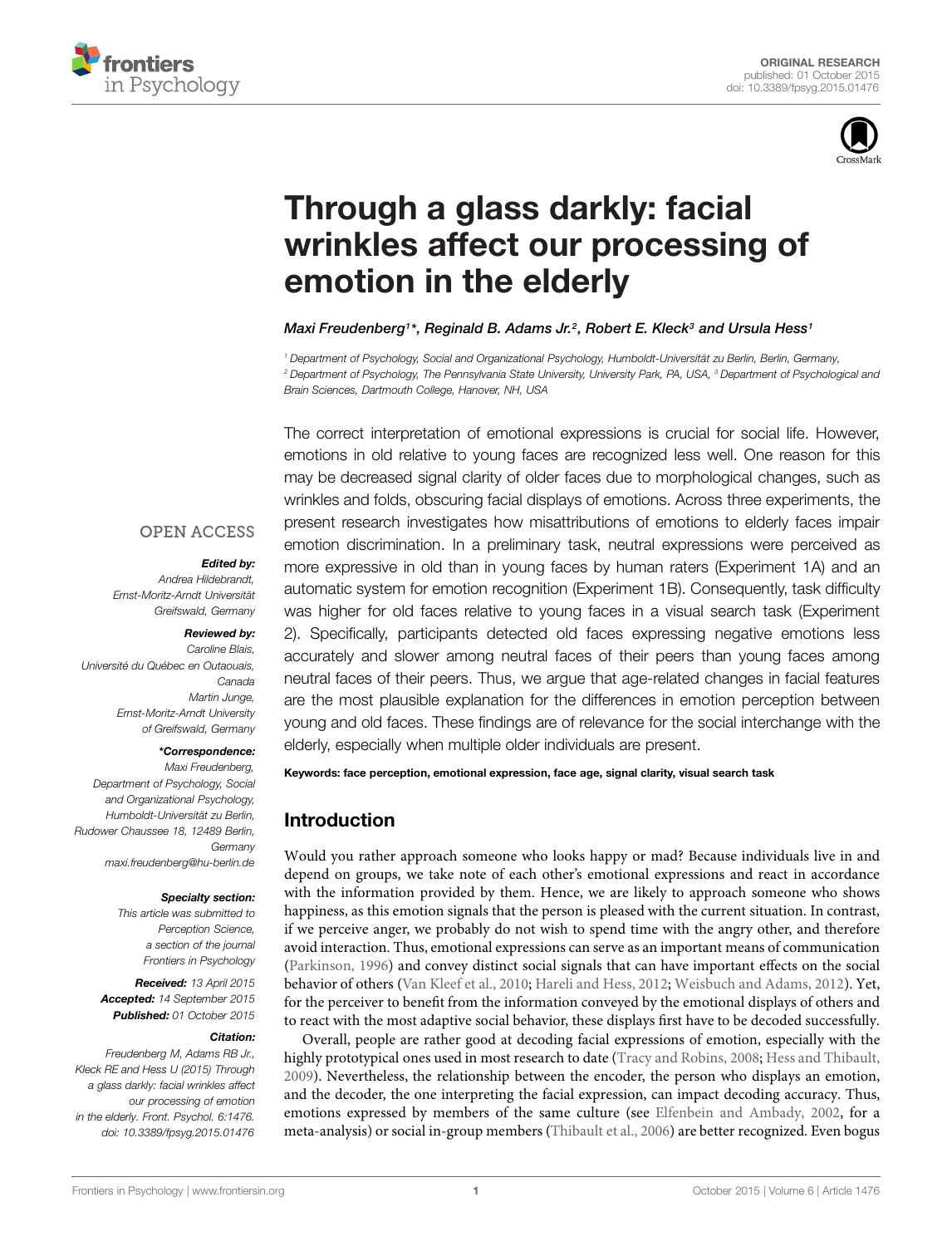group membership operationalized as apparent personality type affects decoding accuracy [\(Young and Hugenberg, 2010\)](#page-12-5).

The relative ages of the encoder and decoder also play a role in emotion recognition. The literature suggests reduced decoding accuracy for old faces relative to young faces by young decoders, but also by older participants (see [Fölster et al.](#page-11-3), [2014](#page-11-3), for a review). One explanation for this is that old encoders are simply poorer communicators, as their aged facial muscles cons[train the ability to express emotions intensely \(](#page-11-4)Malatesta et al., [1987b](#page-11-4)). Even though older participants generally selfreport less expressive behavior for negative emotions, empirical evidence regarding emotional expressivity as a function of age is mixed [\(Gross et al., 1997](#page-11-5)). Age differences in emotional expressivity may have their origin in differences in emotional experience. Thus, when asked about the emotions they show in general, older participants report less negative emotions. For example, older nuns report less negative and more positive emotions relative to their younger peers [\(Gross et al.](#page-11-5), [1997](#page-11-5)). By contrast, when young, middle-aged and old women in another study were asked to recall a specific emotional experience, no age-related differences in the self-rated intensity level of their emotional arousal were found [\(Malatesta et al.](#page-11-4), [1987b](#page-11-4)). In addition, age is associated with increased emotional control [\(Gross et al.](#page-11-5), [1997\)](#page-11-5). The authors distinguish between inner control, which targets emotional experience and external control, which regulates expressive behavior. They further argue that individuals learn over a lifetime of experience to effectively regulate primarily the inner experience of emotion.

If the lower decoding accuracy for older faces were an artifact of age-related changes in facial musculature or emotional reactivity, it should disappear when expressions are equated for intensity. However, the effect maintains when such artificial stimuli are used [\(Hess et al.](#page-11-6), [2012](#page-11-6)). The authors therefore propose that the difference in decoding accuracy is linked to the decreased signal clarity of older faces. Specifically, the complexity of facial features increases in the aging face due to age-related changes such as wrinkles and folds. Once developed, those features, independent of the situation or emotional context, can emphasize some emotional expressions but also obscure others. Hence, structural changes in the old face may blur the clarity of an emotional signal [\(Malatesta et al., 1987b](#page-11-4)). As a consequence, emotional displays in older faces are more ambiguous than in young faces, making it more difficult to identify the emotional state underl[ying the facial expression of older adults \(e.g.,](#page-11-7) Ebner and Johnson, [2009\)](#page-11-7).

The present article aims to contribute to the understanding of the mechanisms that underpin differences in emotion perception as a function of face age in three experiments. Our general assumption is that the misattribution of emotions to elderly faces (Experiments 1A,B) creates impairment in emotion discrimination, particularly when multiple individuals are present (Experiment 2). To investigate emotion discrimination in young and old faces, researchers typically present facial expressions individually and ask participants to either judge the face using forced-choice scales or rate the emotion expression on multiple intensity scales. In Experiment 1A, we make use of the latter approach to complement findings on the

misattribution of emotions in the elderly face. However, instead of presenting emotionally expressive faces, we investigate how emotion perception in solely neutral faces varies as a function of expresser age. In Experiment 1B, we collect emotion judgments on the same stimuli by a software tool for automatic facial expression recognition. For both procedures, we hypothesize that neutral faces of the elderly are perceived as less neutral than neutral young faces, because the wrinkles and folds of older faces will appear "emotional." If indeed the neutral faces of the elderly appear to convey emotions, then it should be the case that it is more difficult to distinguish an emotional old face from emotionally neutral old faces than to do the same task for young faces. A novel way to test this is to use a visual search task in which an emotional old or young face is embedded into an array of neutral faces of their peers. We do this in Experiment 2. An additional advantage of this paradigm is that participants are presented with a group of individuals. Thus, we can examine emotion discrimination in a way that is closer to real life situations, which provides more ecological validity.

In sum, as the correct identification of facial emotional displays is essential for a successful social life, the goal of the present article is to assess whether the impairment of emotion perception in elderly faces is due to a lack in signal clarity. The focus of Experiment 1, as a preliminary study, is to extend previous findings that aging degrades the signal value of emotional expressions, by examining whether the elderly faces are perceived as less neutral than young faces even in their neutral displays. This notion is explored more fully in that we complement findings on human ratings (Experiment 1A) with the results of an automated system for facial expression recognition (Experiment 1B). The focus then of Experiment 2, is to examine the effect of face age on emotion perception in a visual search task. If neutral old faces are perceived as more emotionally expressive, we predict that neutral expressions in older faces will be more distracting when the task is to find an emotional face within an array of neutral faces. Thus, we expect that older faces depicting happiness, anger or sadness will be identified more slowly and less accurately within old-age-groups relative to young faces in young-age-groups.

# Experiment 1A

Experiment 1A was designed to investigate how the age of a face influences the perception of emotions in neutral faces and show that neutral facial displays of the elderly are perceived as less neutral than neutral young faces. In this regard, we defined a neutral face as a facial expression that displays a neutral state, when no emotional expression is intended by the expresser. Despite this objective neutrality, participants are known to misattribute emotions to the elderly face, when a forced-choice format is applied [\(Malatesta et al.](#page-11-8), [1987a](#page-11-8)). For methodical reasons of assessing neutrality via a rating scale, we take an indirect route by asking participants to rate the expression intensity of the facial display on multiple emotion scales. If a face is perceived as indeed neutral, ratings on the emotion scales should be low. Specifically,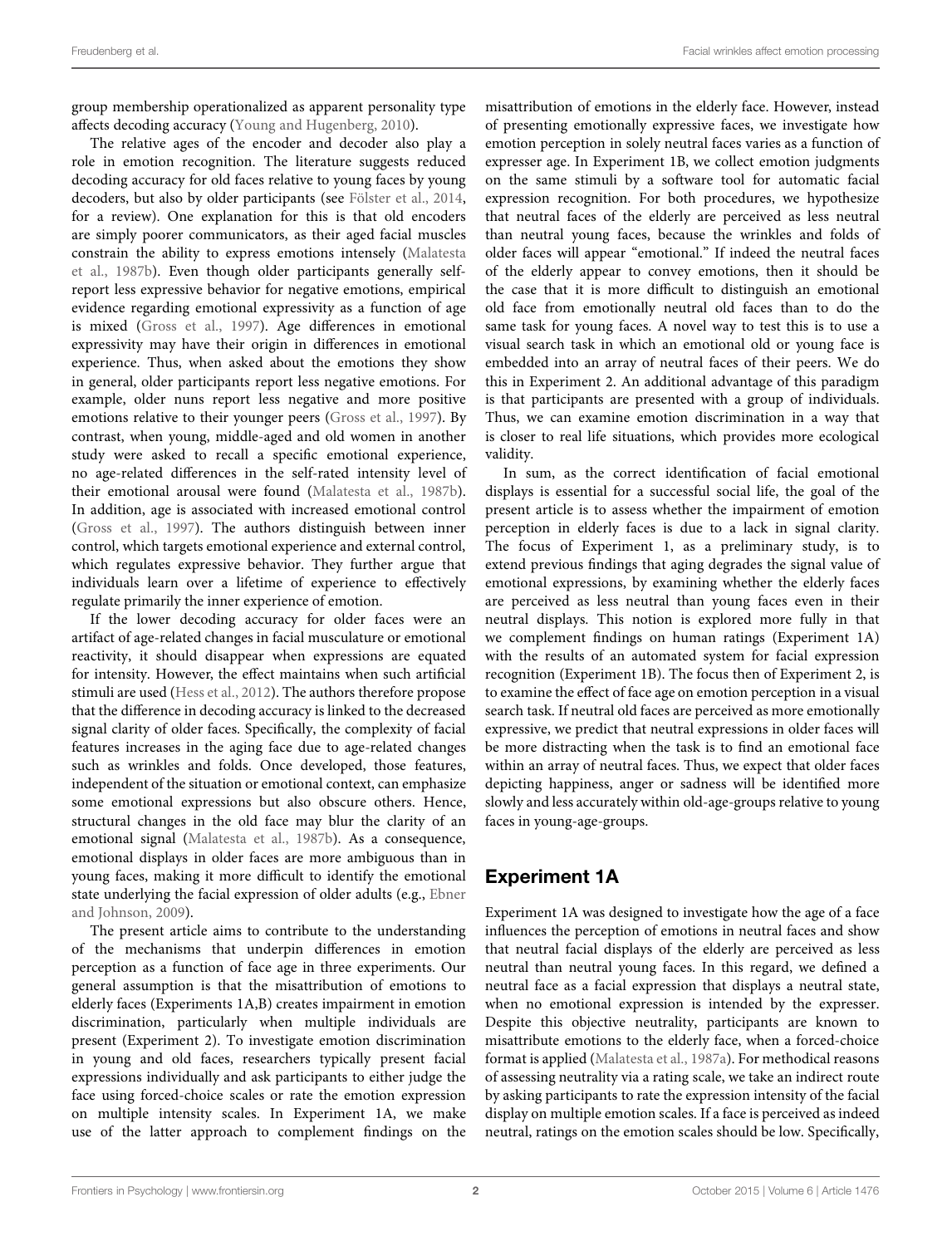we expected participants to attribute more emotionality to the elderly relative to young individuals.

# Materials and Methods **Participants**

The study was carried out in accordance with the procedures approved by the Humboldt-Universität zu Berlin Psychology Department ethics committee. Potential participants were invited to take part in an online survey through a newsletter from the Humboldt-Universität zu Berlin. In the introduction to the online survey, interested volunteers were informed concerning the objectives and procedures of the investigation. Preservation of their anonymity was guaranteed through the data collection methods that were employed. Individuals were told that completing the survey would constitute their informed consent to participate in the study. Upon completion of the online survey, participants had the option to demand the deletion of their data and thus to withdraw from the study. No individual made use of this option. A total of 45 (10 men) participants, primarily students, completed the survey. They had a mean age of 24.84 years (*SD* = 5.17), ranging from 18 to 47 years.

# **Materials**

Stimuli were chosen from a larger database of color photographs of faces [\(Ebner et al., 2010\)](#page-11-9) of female and male actors varying in age. The subset of images selected for the present experiment included only neutral expressions by 36 either young (19– 31 years) or old (69–80 years) men and women. Both sexes were equally represented. The order of presentation was randomized.

# Procedure and Dependent Variables

While seeing the neutral facial picture on a computer screen for as long as they wanted, participants rated the emotion expression on each of the following 7-point scales anchored between 0 ("not at all") and 6 ("very intense"): Anger, sadness, happiness, fear, disgust, surprise, and contempt. Although all images depicted individuals with neutral facial expressions, we expected the participants to perceive the expressions as emotional. Hence, participants were encouraged to inspect the images carefully as the face rating task would be harder for some faces than for others.

# Results and Discussion

To determine whether participants perceive older compared to younger neutral faces as more expressive as a function of face age, emotion rating and sex, mean intensity ratings for each scale were computed for each expresser type. A threeway analysis of variance (ANOVA), with face age (young vs. old), emotion (anger, sadness, happiness, fear, disgust, surprise, and contempt), and face sex (female vs. male) all as withinsubjects factors was conducted. Where Mauchly's test indicated the violation of sphericity, Greenhouse Geisser corrections were applied and degrees of freedom were rounded to the nearest integer.

As predicted, the analysis revealed a main effect of face age,  $F(1,44) = 25.56, p < 0.001, \eta_{\rm p}^2 = 0.37$ , such that overall, neutral old faces ( $M = 0.92$ ,  $SE = 0.10$ ) were rated as more expressive than neutral young faces  $(M = 0.77, SE = 0.10)$ . However, this effect was qualified by a significant face age  $\times$  sex  $\times$  emotion interaction (see **[Figure 1](#page-3-0)**),  $F(4,183) = 13.18$ ,  $p < 0.001$ ,  $\eta_p^2 = 0.23$ .<br>The main effects of sex and emotion as well as the face age  $\times$  sex The main effects of sex and emotion as well as the face age  $\times$  sex and face age  $\times$  emotion interactions reached significance, but were also qualified by the three-way interaction [sex:  $F(1,44) = 12.74, p < 0.001, \eta_p^2 = 0.23$ ; emotion:  $F(3,117) = 30.03$ ,  $p < 0.001$ ,  $\eta_p^2 = 0.41$ , face age  $\times$  sex:  $F(1,44) = 9.64$ ,  $p = 0.003$ ,  $\eta_p^2 = 0.18$ , face age  $\times$  emotion:  $F(4,155) = 12.96$ ,  $p < 0.001$ ,  $η<sub>p</sub><sup>2</sup>$  $= 0.23$ ].

To decompose the three-way interaction, we conducted simple effects analyses in the form of separate ANOVAs on the

<span id="page-3-0"></span>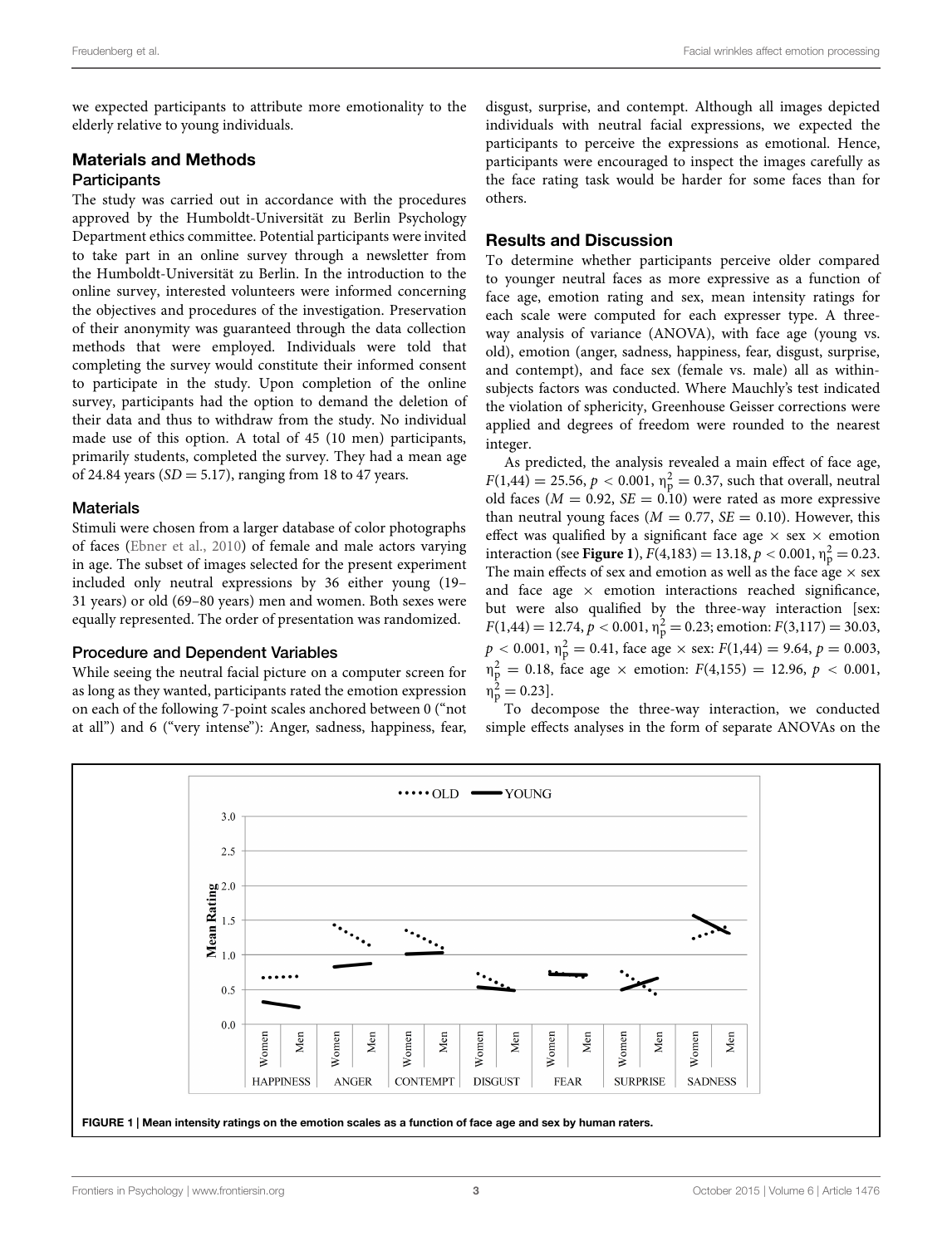individual emotion scales. For ratings of *happiness*, a main effect of face age emerged,  $F(1,44) = 90.36, p < 0.001, \eta_{\rm p}^2 = 0.67$ , such that participants rated neutral old faces  $(M = 0.68, SE = 0.07)$ as more intensely happy than neutral young faces  $(M = 0.28,$  $SE = 0.06$ ). For ratings of *anger* as well, a main effect of face age emerged,  $F(1,44) = 31.29$ ,  $p < 0.001$ ,  $\eta_p^2 = 0.42$ , such that participants also attributed more anger to neutral old faces  $(M = 1.28, SE = 0.14)$  relative to neutral young faces  $(M = 0.85,$  $SE = 0.14$ ). However, there was also a significant main effect of sex,  $F(1,44) = 4.64$ ,  $p = 0.04$ ,  $\eta_p^2 = 0.10$ , which was qualified by a significant face age  $\times$  sex interaction,  $F(1,44) = 17.26$ ,  $p < 0.001$ ,  $\eta_{\rm p}^2$  = 0.28. Whereas neutral old women were perceived as angrier than old men,  $t(44) = 3.45$ ,  $p = 0.001$ , there was no difference between neutral young women and young men. For ratings of *contempt*, there was also a significant main effect of face age,  $F(1,44) = 6.981, p = 0.01, \eta_{\rm p}^2 = 0.14$ , as well as a marginally significant main effect of sex,  $F(1,44) = 3.59, p = 0.06, \eta_{\rm p}^2 = 0.07$ . Both effects were qualified by a significant face age  $\times$  sex interaction,  $F(1,44) = 4.97$ ,  $p = 0.03$ ,  $\eta_{\rm p}^2 = 0.10$ , such that again old women were perceived as more contemptuous relative to young women,  $t(44) = 2.99$ ,  $p = 0.01$ , but also relative to old men,  $t(44) = 2.52$ ,  $p = 0.02$ . Similarly, for ratings of *disgust*, there was a marginally significant main effect of face age, *F*(1,44) = 3.18,  $p = 0.08$ ,  $\eta_p^2 = 0.07$ , and a significant main effect of sex,  $F(1,44) = 17.77, p < 0.001, \eta_{\rm p}^2 = 0.29$ , that were both qualified by a significant face age  $\times$  sex interaction,  $F(1,44) = 5.76$ ,  $p = 0.02$ ,  $\eta_{\rm p}^2 = 0.12$ . Again, neutral old women were perceived as more disgusted than young women,  $t(44) = 2.57$ ,  $p = 0.01$ , or old men,  $t(44) = 4.86$ ,  $p < 0.001$ . For ratings of *surprise*, a significant main effect of sex emerged,  $F(1,44) = 6.83, p = 0.01, \eta_{\rm p}^2 = 0.13,$ that was qualified by a significant face age  $\times$  sex interaction,  $F(1,44) = 27.47, p < 0.001, \eta_{\rm p}^2 = 0.38$ . In line with the other emotion ratings, participants attributed more surprise to neutral old women relative to young women,  $t(44) = 3.57$ ,  $p = 0.001$ , or old men,  $t(44) = 5.86$ ,  $p < 0.001$ . Contrariwise, old men were rated as less surprised relative to young men,  $t(44) = -3.83$ , *p <* 0.001. Furthermore, compared to young men, young women were perceived as less surprised,  $t(44) = -2.66$ ,  $p = 0.01$ . For ratings of *fear*, neither the main effects of face age or sex nor the face age  $\times$  sex interaction reached significance. As a last point, for ratings of *sadness*, there was a marginally significant effect of face age,  $F(1,44) = 3.51$ ,  $p = 0.07$ ,  $\eta_{\rm p}^2 = 0.07$ , qualified by a significant face age  $\times$  sex interaction,  $F(1,44) = 25.53, p < 0.001, \eta_{\rm p}^2 = 0.37$ . In contrast to all the other emotion ratings, old women were perceived as less sad relative to young women,  $t(44) = -4.48$ ,  $p < 0.001$ , and old men,  $t(44) = -2.58$ ,  $p = 0.01$ . Then again, more sadness was marginally attributed to neutral faces of old men relative to young men,  $t(44) = 1.68$ ,  $p = 0.099$ . Furthermore, more sadness was attributed to neutral faces of young women compared to young men,  $t(44) = 3.52$ ,  $p = 0.001$ . All other effects were not significant.

In sum, our results replicate other findings that neutral old faces are perceived as more emotionally expressive than are young faces [\(Hess et al.](#page-11-6), [2012\)](#page-11-6), which is consistent with the conclusion that some of the wrinkles and folds that develop as a function of aging are perceived as emotional cues in the face. Given that participants judged neutral expressions, it is not at all surprising that the ratings on the individual emotions were generally low. In other research, when a forced-choice format was used in order to select a discrete emotional expression, accuracy rates for neutral facial displays were lower for old relative to young faces [\(Ebner and Johnson](#page-11-7), [2009](#page-11-7)). This is in line with our overall finding that neutral old faces were perceived as more expressive than young faces. Further, for old faces [Malatesta et al.](#page-11-8) [\(1987a\)](#page-11-8) showed that most errors relate to the misattribution of sadness, contempt and anger. The same pattern occurred in our sample, but also extended to misattributions of these emotions in the young face. With regard to the individual emotion ratings, we replicated the finding that neutral faces of the old are perceived as angrier than neutral young faces [\(Hess et al., 2012](#page-11-6)), but also found higher intensity ratings for happiness for the elderly. Further, in the current sample, there was no difference between young and old neutral faces for fear. However, relative to young faces, more contempt, disgust, and surprise was misattributed to neutral faces of old women and also more sadness to faces of old men.

Though we are here advancing the notion that age-related changes in the face are responsible for how age of the face may affect emotional decoding alternative explanations need to be acknowledged (see [Fölster et al., 2014,](#page-11-3) for a review). These include age-related differences in the production of facial expressions. However, as all faces depicted a neutral expression, less controllability of muscle tissues with age seems an unlikely explanation for the finding that human raters judge neutral faces of the elderly as more expressive than neutral faces of young individuals.

In Experiment 1A, people rated neutral faces of young and old individuals on emotion intensity. This procedure allowed us to investigate whether the elderly overall might be perceived as less neutral. However, one limitation of this approach is that age-related differences in a neutral expression are derived only indirectly through intensity ratings on discrete emotion scales. Hence, next it seems desirable to assess neutrality directly in form of a discrete value, which will be realized in Experiment 1B. Further, Experiment 1A does not address whether the misattributions to neutral faces of the elderly indeed result from age-related changes in the face or, alternatively, relate to stereotype knowledge. Such stereotypes have previously been reported to bias emotion perception (see [Fölster et al., 2014](#page-11-3), for a review). Thus, in Experiment 1B, we used an approach that is independent of stereotype knowledge by submitting the faces to an automated facial expression recognition system.

# Experiment 1B

# Materials and Methods

The same neutral stimuli as were used in Experiment 1A were submitted to the computer expression recognition toolbox (CERT; [Littlewort et al., 2011\)](#page-11-10). CERT is a software tool for automatic facial expression recognition. The program registers the intensity of different facial action units in individual images. Given these as inputs, CERT also creates probability estimates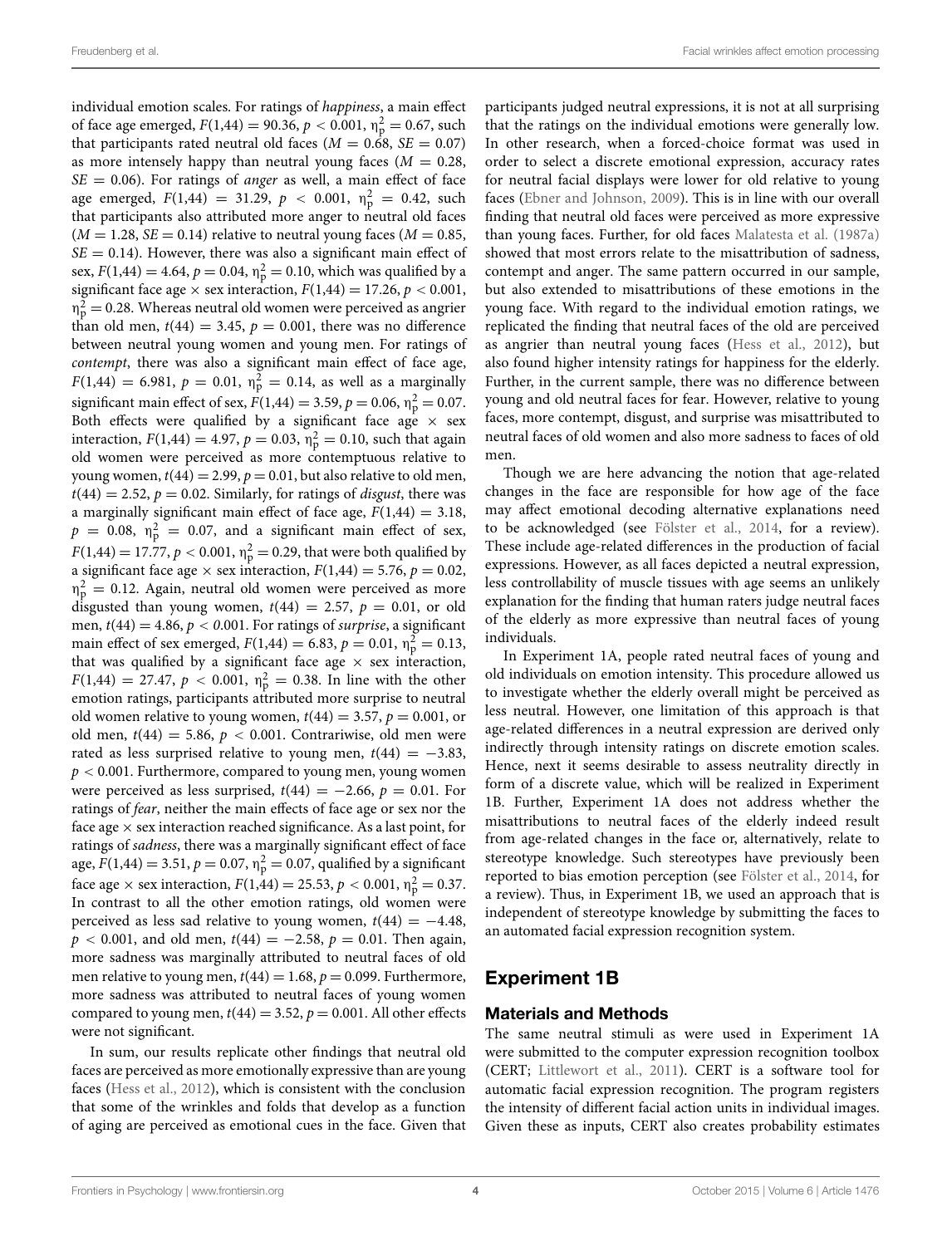for prototypical facial emotion expressions. Correlations between the human ratings and probability estimates by CERT can be downloaded as Supplementary Material.

## Results and Discussion

**[Figure 2](#page-6-0)** shows the probability estimates for each emotion and a neutral facial expression based on the registered facial action units in young and old faces of men and women by CERT. We conducted two-way independent ANOVAs on the probability estimates for each emotion and the neutral facial expression with face age and face sex as between factors.

As predicted, the analysis on the probability estimates for *neutrality* revealed a main effect of face age,  $F(1,32) = 45$ ,  $p < 0.001$ ,  $\eta_{\rm p}^2 = 0.58$ , such that old faces were coded as less neutral than young faces. As such, even the automated emotion recognition system attributes less neutrality to old faces relative to young faces, when the face actually depicts a neutral expression. It should be noted that the probability estimates for each emotion are mutually dependent such that a low probability estimate of a correct neutral facial expression consequently is linked to higher probability estimates in all remaining erroneous cases. Thus, in case of an old face relative to a young face, the computational analysis estimates the probability that the neutral face expresses *disgust*,  $F(1,32) = 9.22$ ,  $p = 0.01$ ,  $\eta_{\rm p}^2 = 0.22$ , *sadness*,  $F(1,32) = 11.16$ ,  $p = 0.002$ ,  $\eta_{\rm p}^2 = 0.26$ , and *happiness* as more likely,  $F(1,32) = 7.42$ ,  $p = 0.01$ ,  $\eta_p^2 = 0.19$ . However, the computational analysis also reveals that neutral young faces express *contempt* more than neutral old faces,  $F(1,32) = 5.27$ ,  $p = 0.03$ ,  $\eta_{\rm p}^2 = 0.14$ .

Further, the main effect of face sex reached significance for the probability estimates in neutral faces of *fear*,  $F(1,32) = 4.85$ ,  $p = 0.04$ ,  $\eta_{\rm p}^2 = 0.13$ , *surprise*,  $F(1,32) = 4.95$ ,  $p = 0.03$ ,  $\eta_{\rm p}^2 = 0.58$ , as well as marginally for *happiness*,  $F(1,32) = 3.45$ ,  $p = 0.07$ ,  $\eta_p^2 = 0.10$ , and *anger*,  $F(1,32) = 3.93$ ,  $p = 0.06$ ,  $\eta_p^2 = 0.11$ . Specifically, it seems more likely that the neutral face of a women signals more fear, surprise and happiness, but also less anger than a man's neutral face. All other effects, inclusive of all age  $\times$  sex interactions, were not significant.

The findings from Experiment 1A indicated a higher overall expressiveness in the neutral old face relative to the neutral young face. Experiment 1B offered a complementary finding, such that even an automated emotion recognition system ascribes neutral old faces less neutrality than neutral young faces. Alternatively, perceiving emotions in neutral faces may be considered as misjudgments. Comparing the specific types of errors toward neutral faces, similarities between the two empirical procedures emerge, such as the finding that human raters as well as CERT misattributed more happiness to the neutral faces of the elderly relative to young faces. Moreover, most age-related differences in the probability estimates by the automated recognition tool in Experiment 1B are in line with the human ratings in Experiment 1A, at least in subgroups by face sex, e.g., the higher disgust rating in old relative to young women's faces. However, some differences in the misattribution of emotions to the neutral face occurred as well between the two experimental designs. This suggests that the wrinkles and folds render the face more

ambiguous. Given such an ambiguous face, it remains possible that stereotypical knowledge about the elderly may be used as a cue. However, age information alone does not lead to an activation of stereotypic traits [\(Casper et al.](#page-11-11), [2011\)](#page-11-11). More importantly, age-related beliefs about emotion expression are highly heterogeneous [\(Montepare and Dobish, 2013\)](#page-12-6). As such, divergent findings between the two experiments may also be linked to two other possibilities. First, the procedural variations and accompanying scope varied between the two experiments. In Experiment 1A participants judged intensity levels of emotions. Thereby, the different ratings on the emotion scales are rather independent from one another. In contrast, the automated assessment is similar to a recognition task. Hence, the probability estimates of emotions computed by CERT depend on each other in an additive relation. Secondly, both experiments indicated that face sex also influences emotion recognition, either by itself, or in interaction with face age. Generally, facial appearance, especially structural differences between male and female faces have been known to influence emotion perception, e.g., anger and [happiness](#page-11-14) [\(Hess et al., 2004](#page-11-12)[;](#page-11-14) [Becker et al.](#page-11-13), [2007](#page-11-13); Adams et al., [2015](#page-11-14)). In the course of aging, women are then more affected by age-related changes (see [Albert et al., 2007,](#page-11-15) for a review). Specifically, women tend to develop more and deeper wrinkles in the perioral region than men due to differences in skin appendages, precisely fewer sebaceous glands, sweat glands, and blood vessels [\(Paes et al.](#page-12-7), [2009\)](#page-12-7). Apart from wrinkles as the most prominent age-related change, loss of tissue elasticity and facial volume also follow age-related changes in bony support structure (see [Albert et al.](#page-11-15), [2007](#page-11-15), for a review). This might lead to an overall more concave look that might contribute to lower signal clarity, especially for old women. Then again, the CERT as an automated tool for emotion detection in faces was developed to register the activation pattern of facial muscles that are associated with emotion expression. However, individual raters are not confined to this and process a wider range of facial signals, even perhaps the hairstyle of an individual. In this vein, facial cues of dominance and affiliation are also known to affect emotion attribution in human raters [\(Hess et al.](#page-11-16), [2010\)](#page-11-16). Thus, the fact that the computational analysis is restricted to differential activation of facial muscles, whereas human raters process facial characteristics in its entirety, might possibly explain the face age by sex interactions for human raters, which was not significant for the automated assessment.

We expected to find that participants would perceive neutral old faces as less neutral than neutral young faces. This is supported by the finding of an overall main effect of face age (Experiments 1A,B) such that faces of the elderly would be perceived as overall more emotional than those of young individuals. When it comes to the level of specific emotions, it can be argued, that not all discrete emotions reveal an effect of face age, apparently questioning our proposition of impaired signal clarity due to age-related changes in a face. However, one important thing to note is that we did not hypothesize emotion specific biases in the misattribution of emotions to neutral old faces for several reasons. First, the overlap between age-related changes in a face and expressive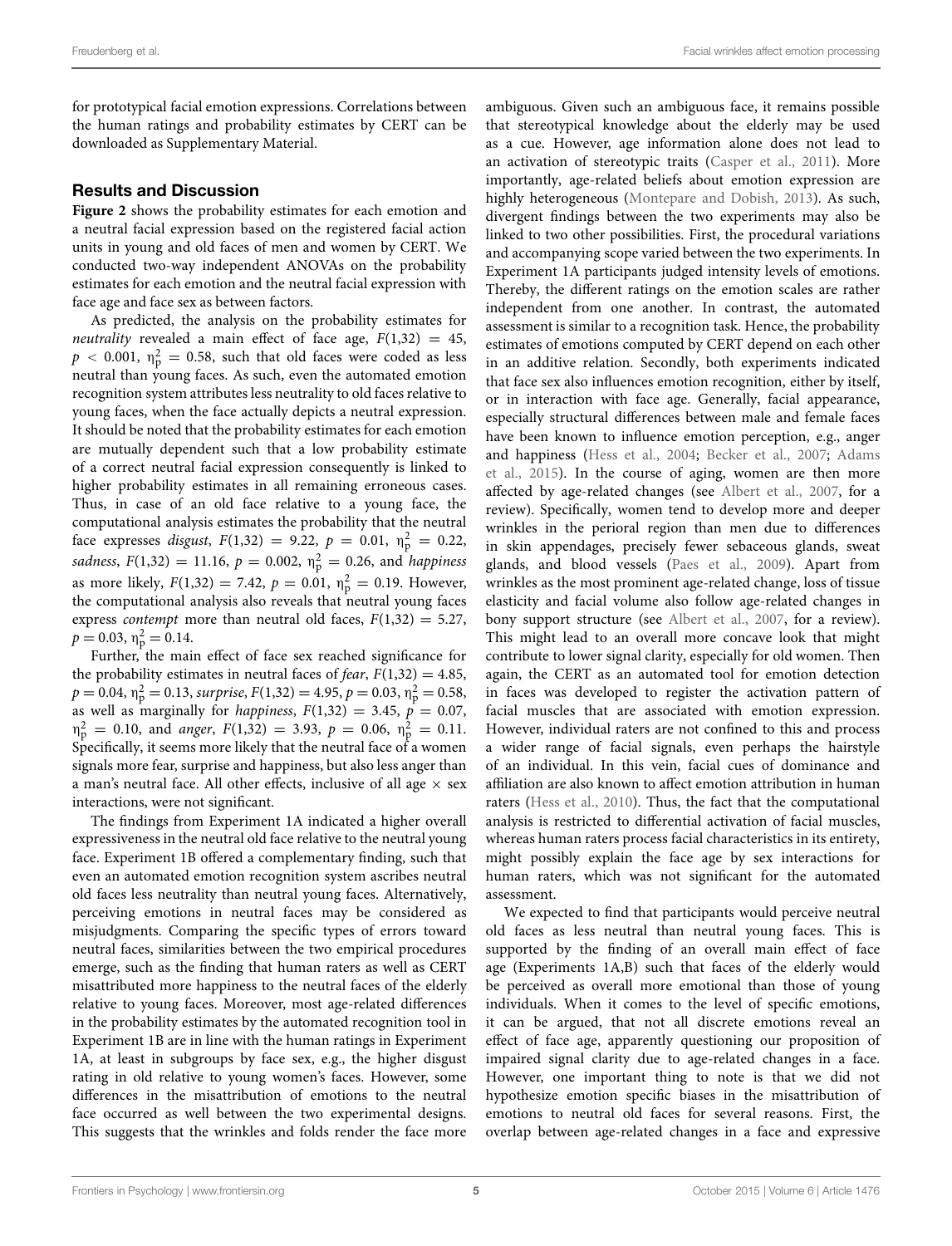facial markers varies highly between distinct emotions. As such, emotions are more likely affected by misattributions, if the expressive markers of that emotion actually correspond to facial wrinkles and folds that develop in the course of aging, as for example the facial display of anger and frown lines on the forehead. In contrast, emotions like surprise and fear that are characterized by the opening of the mouth and eyes [\(Tomkins and McCarter](#page-12-8), [1964\)](#page-12-8) are less likely to be misperceived in young and old faces. Accordingly, neither the human rating nor the computational analysis revealed an age of face effect for fear to a neutral face. On a different note, facial wrinkles and folds are an especially idiosyncratic feature. Normally, in one's early 20 s fine facial lines start to emerge, for example horizontally across the forehead or vertically between the eyebrows [\(Albert et al.](#page-11-15), [2007](#page-11-15)). Given a certain age level, individuals naturally share the characteristic of manifested facial wrinkles in general. Yet, differences in the specific type of lines are apparent between individuals, as for example the nasolabial groove, glabellar lines, or crow's feet. In fact, there is even evidence for some linkage between the emotion traits of the elderly and emotion resembling aging wrinkles and folds [\(Malatesta et al.](#page-11-8), [1987a](#page-11-8)).

In sum, despite some differences between the human ratings and the computational analysis in the specific misattributions to old and young faces that were found, both procedures found that neutral faces of the elderly are perceived as less neutral and thus more emotionally expressive than faces of young individuals. This renders stereotypical expectations as the sole underlying mechanism unlikely and supports our principal hypothesis that agerelated changes in a face impair the signal clarity of emotion expression.

# Experiment 2

In Experiments 1A,B, we found that neutral old faces resemble emotional faces more than do young faces, probably as a function of age-related changes in facial appearance. This difference should impair performance in a visual search task, where participants have to find an emotional face among multiple neutral faces presented concurrently. Specifically, if the neutral faces of the elderly are perceived as more expressive, as was the case in Experiment 1, this should serve to increase the level of difficulty in a visual search task. As a variation on the standard paradigm employed in this sort of research, participants not only had to decide whether one expression is different from the others or whether all are the same, but were asked to locate the position of the one emotional stimulus among neutral faces of the same age and sex group. This strategy removes the need for non-target trials and thus reduces the number of trials a participant must complete. It also allows us to know which specific expression was perceived to be emotional. As all neutral expressions can be seen as expressing some, low level, of emotion, this reduces the risk of false positives. We then compared response times and accuracy rates to determine, whether one stimulus type is recognized faster than another as a function of the target emotion. The literature on visual search paradigms of this sort so far shows that discrepant targets are found more quickly among neutral distractors than among emotional ones [\(Pinkham et al.](#page-12-9), [2010\)](#page-12-9). Further, search efficiency in visual search tasks is improved the more similar the distractor items are and the more the target item deviates from distractor items [\(Duncan and Humphreys, 1989\)](#page-11-17). Hence, as neutral old distractor faces appear less neutral and resemble emotional states more (Experiments 1A,B), we predict better overall expression identification for young faces. Thus, we predict for Experiment 2 that finding a young emotional face among

<span id="page-6-0"></span>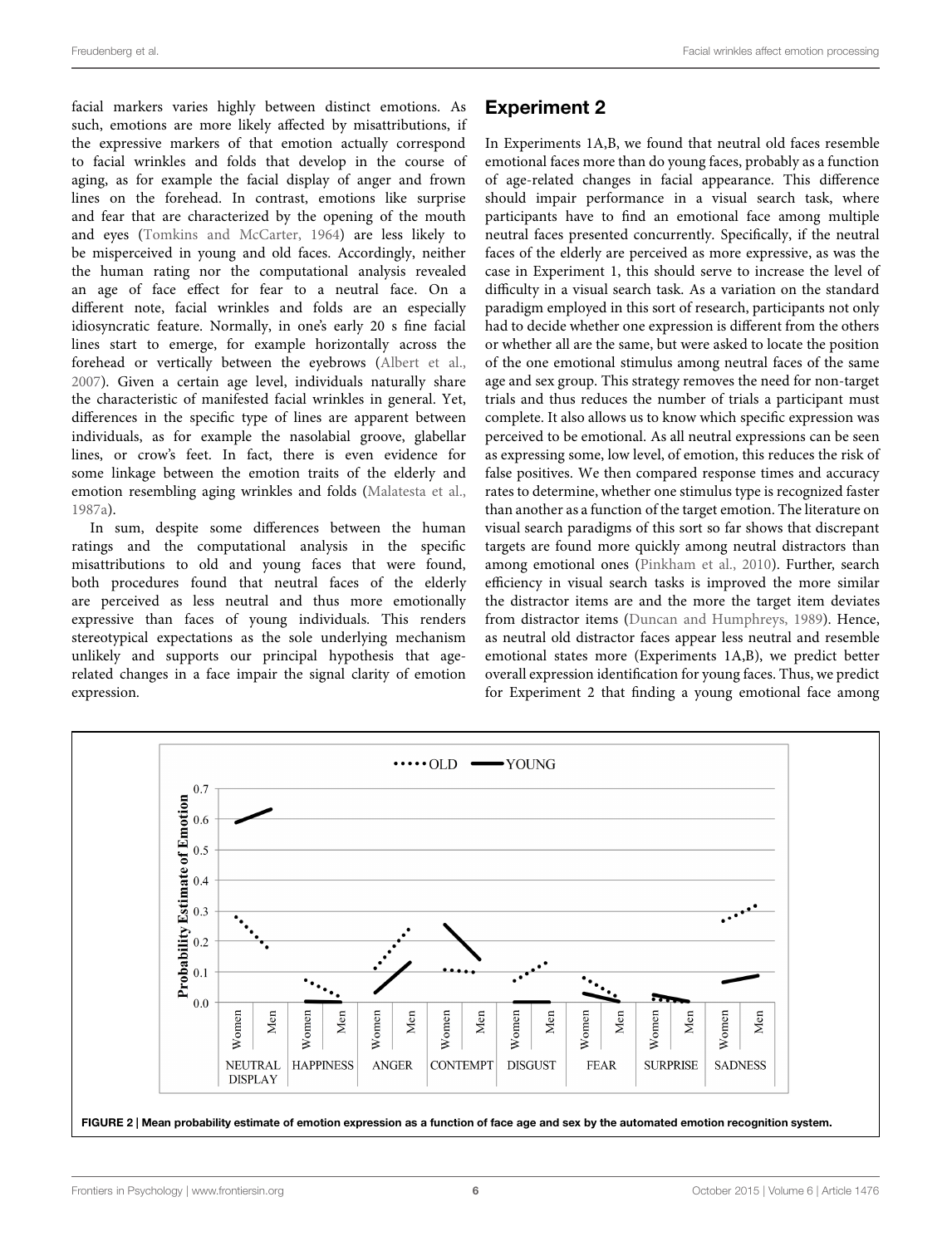multiple young neutral faces will be faster and more accurate than finding an old emotional face among multiple old neutral faces.

## Materials and Methods

#### **Participants**

A total of 51 volunteers from the Berlin area were tested in groups of up to six. The study was approved by the Humboldt-Universität zu Berlin Psychology Department ethics committee. After verbal consent was given, participants worked on individually assigned computer workstations, separated by partitions. Subsequent to the experiment, participants were given feedback on their individual performance plus a short presentation on the current state of research as well as the object of this investigation. Participants were then asked for their written permission to use their data. Four participants refused permission and their data were deleted. Hence, the final sample consisted of 19 men and 28 women ranging in age from 14 to 65 years with a mean age of 35  $(SD = 13.93)$  years. Data from an additional four participants were discarded from the analysis due to an error rate higher than 25% of trials in at least one of the three emotion blocks.

## **Materials**

As in Experiment 1, images were chosen from the FACES database [\(Ebner et al., 2010](#page-11-9)). The stimulus set for the visual search task consisted of 144 photos from 36 identities (nine per age and sex group), each displaying a happy, angry, sad, and neutral facial expression. Participants saw an equal number of young (19–31 years) and older (69–80 years) male and female faces.

## Design and Dependent Variables

Pictures were presented and responses recorded via E-Prime 2.0 software. To create a realistic "group," 9 images of multiple identities from the same sex and age group were presented simultaneously on a 3 by 3 matrix for each trial. Within the 3 by 3 matrix, the target face was equally often presented at each position. All distractor faces showed neutral expressions. Overall, there were three blocks of trials that differed in the target emotions (happiness, sadness, or anger). Block presentation was counterbalanced. Within each emotion block, trials varied randomly in terms of target sex and age, such that each target group appeared nine times per emotion block. This resulted in a 3 (target emotion)  $\times$  2 (target age)  $\times$  2 (target sex)  $\times$  9 (target position) design. At the beginning of each emotional block, participants were informed about the type of target emotion, e.g., "Where is the happy face?" and completed four practice trials with different actors than those used in the main experiment. These practice trials had the purpose of introducing the task design and target emotion to the subjects. Following each practice trial, the respective emotion block was completed. Responses were made by moving and clicking the computer mouse. Participants were told to fixate a cross prior to each trial, which was displayed in the middle of the screen for 500 ms, and were encouraged to react as fast as possible after detecting the emotional target face.

#### **Results**

To determine whether young target faces were recognized more quickly and more accurately as a function of target sex and emotion expression than old faces, mean accuracies and log transformed response times were computed for each combination of target age, target sex and target emotion. For response time, only correct responses above 200 ms were log transformed and included in the analyses. However, raw values are given in the text and in the figures to facilitate interpretation of the data. Response time and accuracy were then analyzed in separate three-way analyses of variance (ANOVA), with target age (young, old), target sex (male, female), and target emotion (happy, angry, sad) as within-subjects factors. Where Mauchly's test indicated the violation of sphericity, Greenhouse Geisser corrections were applied and degrees of freedom were rounded to the next integer.

It should also be noted, that in an initial analysis, response time outliers, defined as deviating more than 3 SD from an individuals' mean (1.7% of trials), were excluded. However, both analyses revealed the same effects and thus, the statistic values are shown for response times including those outliers.

## Accuracy

Overall, participants were very good at locating the emotional target face  $(M = 98\%, SD = 2.40)$ . A main effect of emotion,  $F(2,84) = 9.16, p < 0.001, \eta_p^2 = 0.18,$  emerged, such that decisions were made more accurately for angry  $(M = 98\%$ ,  $SE = 0.57$  and happy targets ( $M = 99\%$ ,  $SE = 0.19$ ) relative to sad targets ( $M = 96\%$ ,  $SE = 0.78$ ). As predicted, a significant main effect of target age,  $F(1,42) = 12.37$ ,  $p = 0.001$ ,  $\eta_p^2 = 0.23$ , emerged. This main effect was qualified by a significant target age  $\times$  sex  $\times$  emotion interaction,  $F(2,67) = 3.67$ ,  $p = 0.04$ ,  $\eta_P^2 = 0.08$  (see **[Figure 3](#page-8-0)**). No other effect was significant. Simple effects analyses were conducted in the form of separate ANOVA effects analyses were conducted in the form of separate ANOVAs on angry, sad and happy face blocks. When the target face expressed anger, decisions were made more accurately on young  $(M = 99.36\%, SE = 0.42)$  compared to old faces  $(M = 97.31\%$ ,  $SE = 0.81$ ,  $F(1,42) = 12.47$ ,  $p = 0.001$ ,  $\eta_p^2 = 0.23$ . Neither the main effect of sex nor the interaction between target age and sex reached significance for angry targets. For sad and happy targets, no main effect of target age or sex emerged, but a marginal significant interaction between target age and sex was found [sadness:  $F(1,42) = 3.45$ ,  $p = 0.07$ ,  $n_p^2 = 0.08$ ; happiness:  $F(1,42) = 3.84$ ,  $p = 0.06$ ,  $\eta_p^2 = 0.08$ ]. Post hoc paired *t*-tests revealed that sadness was recognized more accurately on young men  $(M = 98\%, SD = 4.95)$  compared to old men (*M* = 95%, *SD* = 9.40), *t*(42) = −2.492, *p* = 0.02. In line with the age trend, happiness was also recognized more accurately on young women ( $M = 100\%$ ,  $SD = 0.00$ ) compared to old women (*M* = 99%, *SD* = 3.57), *t*(42) = −2.351,  $p = 0.02$ .

Thus, compared to old target faces, young target faces expressing anger were detected more accurately. Findings regarding sad and happy facial expressions were less consistent, but when there were age differences, young target faces were detected more accurately than old target faces. Therefore the hypothesis that emotional expressions are perceived more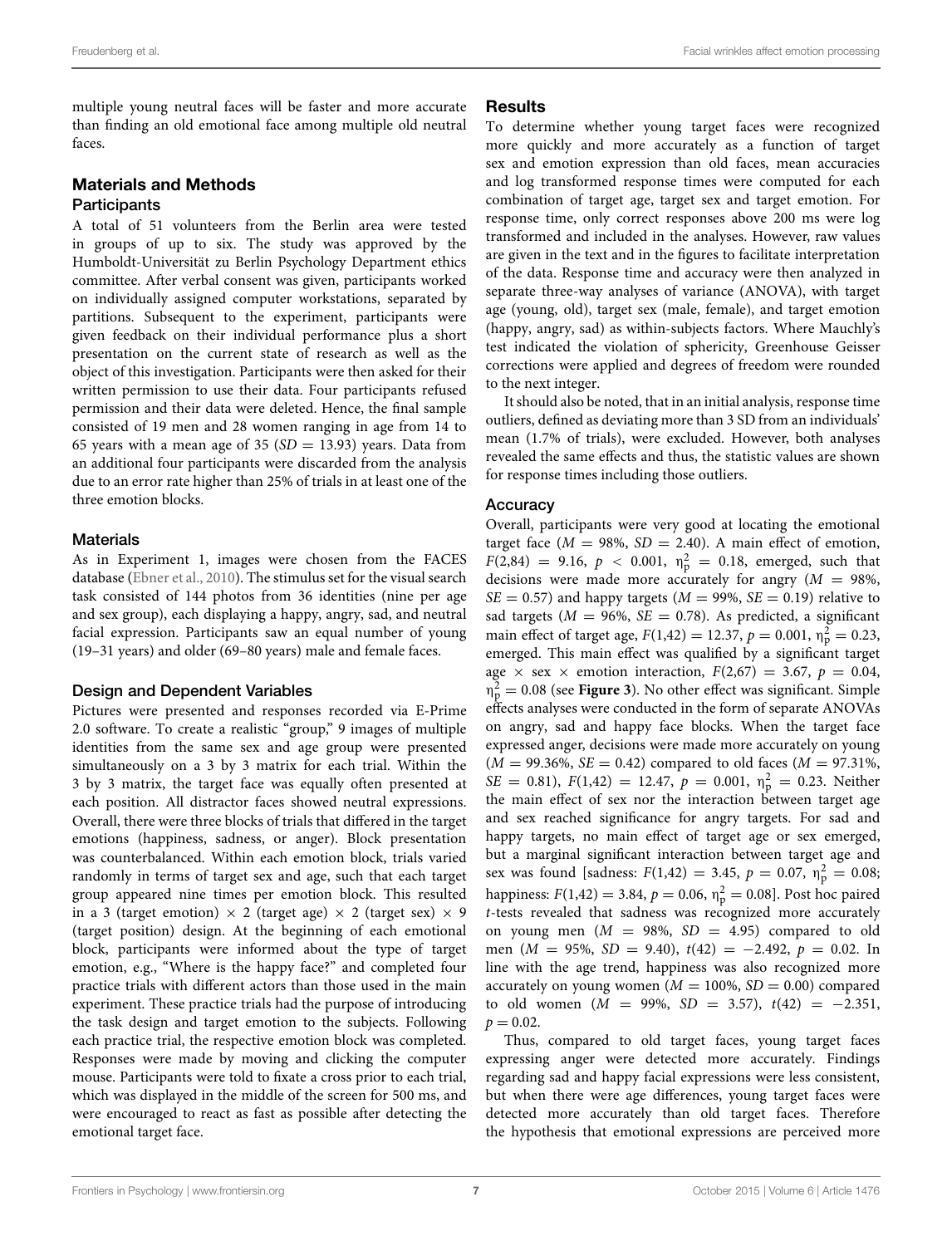

<span id="page-8-0"></span>accurately in the young relative to the old face appears to receive strong support in terms of the accuracy criterion.

## Response Time

The analysis of the log transformed response time revealed a main effect of emotion, such that in a group of neutral faces happy targets  $(M = 1,623, SE = 67.13)$  were detected earlier than angry faces ( $M = 2,883$ ,  $SE = 128.00$ ), which were recognized faster than sad targets ( $M = 3,583$ ,  $SE = 220.30$ ),  $F(2,84) = 190.36$ ,  $p < 0.001$ ,  $\eta_{\rm p}^2 = 0.82$ . The main effects of age and sex, as well as all two-way interactions were qualified by the three-way interaction between target age, sex and emotion,  $F(2,84) = 19.49$ ,  $p < 0.001$ ,  $\eta_{\rm p}^2 = 0.32$ . Specifically, the difference in response time for young and old targets varied as a function of target sex and emotion (see **[Figure 4](#page-9-0)**) [age:  $F(1,42) = 96.73$ ,  $p < 0.001$ ,  $n_p^2 = 0.70$ ; sex:<br> $F(1,42) = 28.51$ ,  $p < 0.001$ ,  $n_p^2 = 0.48$ ; sex:  $p_{\text{S}}(p_{\text{S}}(1,42) = 24.00$  $F(1,42) = 38.51, p < 0.001, \eta_p^2 = 0.48$ ; age × sex:  $F(1,42) = 24.90$ ,  $p < 0.001$ ,  $\eta_p^2 = 0.37$ ; age  $\times$  emotion:  $F(2,84) = 30.81$ ,  $p < 0.001$ ,  $\eta_p^2 = 0.42$ ; sex  $\times$  emotion:  $F(2,84) = 27.83$ ,  $p < 0.001$ ,  $\eta_p^2 = 0.40$ ).

Simple effects analyses were conducted. A 2(age)  $\times$  2 (sex) ANOVA on angry faces revealed main effects for target age and sex, modified by the target age  $\times$  sex interaction,  $F(1,42) = 20.37$ ,  $p < 0.001$ ,  $\eta_p^2 = 0.33$  [age:  $F(1,42) = 66.03$ ,  $p < 0.001$ ,  $\eta_p^2 = 0.61$ ; sex:  $F(1,42) = 76.95$ ,  $p < 0.001$ ,  $\eta_p^2 = 0.65$ ]. Follow up paired *t*-tests revealed, that young angry faces (men:  $M = 2,647$ ,  $SD = 716$ ; women:  $M = 2,344$ ,  $SD = 675$ ) were detected faster than old angry faces (men:  $M = 3,748$ ,  $SD = 1,340$ ; women:  $M = 2,793$ ,  $SD = 954$ ) and this effect was larger for male faces [male target:  $t(42) = 8.933$ ,  $p < 0.001$ ; female targets:  $t(42) = 4.230, p < 0.001$ . Also, women's angry faces were detected faster than men's angry faces and this effect was larger for old faces [old face:  $t(42) = -9.207$ ,  $p < 0.001$ ; young face:  $t(42) = -3.457, p = 0.001$ .

The two-way ANOVA on sad faces revealed a main effect for target age,  $F(1,42) = 52.87, p < 0.001, \eta_{\rm p}^2 = 0.56$ , such that

young sad faces were detected earlier than old sad faces. Although the main effect of target sex was not significant, the interaction between target age  $\times$  sex indicated that the difference in response time between female and male sad targets varied as a function of age,  $F(1,42) = 26.90, p < 0.001, \eta_p^2 = 0.39$ . Whereas correct decisions for sad old women  $(M = 3,569, SD = 1,411)$  were made faster than for sad old men  $(M = 4,395, SD = 1,961)$ , *t*(42) = −4.972, *p* < 0.001, correct decisions for sad young women ( $M = 3,324$ ,  $SD = 1,674$ ) were made less rapidly than for sad young men ( $M = 3,043$ ,  $SD = 1,158$ ),  $t(42) = -2.949$ ,  $p = 0.005$ .

The two-way ANOVA on happy faces, revealed no significant main effects of target age or target sex. However, there was a significant interaction between target age and sex,  $F(1,42) = 7.78$ ,  $p = 0.008$ ,  $\eta_{\rm p}^2 = 0.16$ . Whereas there was no difference in mean response time for old happy women  $(M = 1,650, SD = 425)$ compared to young happy women  $(M = 1,613, SD = 465)$ ,  $t(42) = 0.829, p = 0.412,$  happy old men  $(M = 1,571, SD = 488)$ were detected even faster than happy young men  $(M = 1,659,$  $SD = 499$ ,  $t(42) = -2.854$ ,  $p = 0.007$ . Furthermore, old happy men were detected earlier than old happy women,  $t(42) = 2.332$ ,  $p = 0.025$ , with no such difference for young happy targets,  $t(42) = -1.424, p = 0.162.$ 

Thus, compared to old target faces, young target faces expressing anger or sadness were detected faster. However, this was not the case for happy facial expressions. Therefore, the hypothesis that emotional expressions are perceived faster in the young relative to the old face appears to receive strong support in terms of response time only for negative emotions.

#### **Discussion**

The primary purpose of Experiment 2 was to assess whether face age impairs the recognition of emotional targets among a neutral set of faces of same sex peers in a visual search task. Our results suggest that emotional young faces are more quickly detected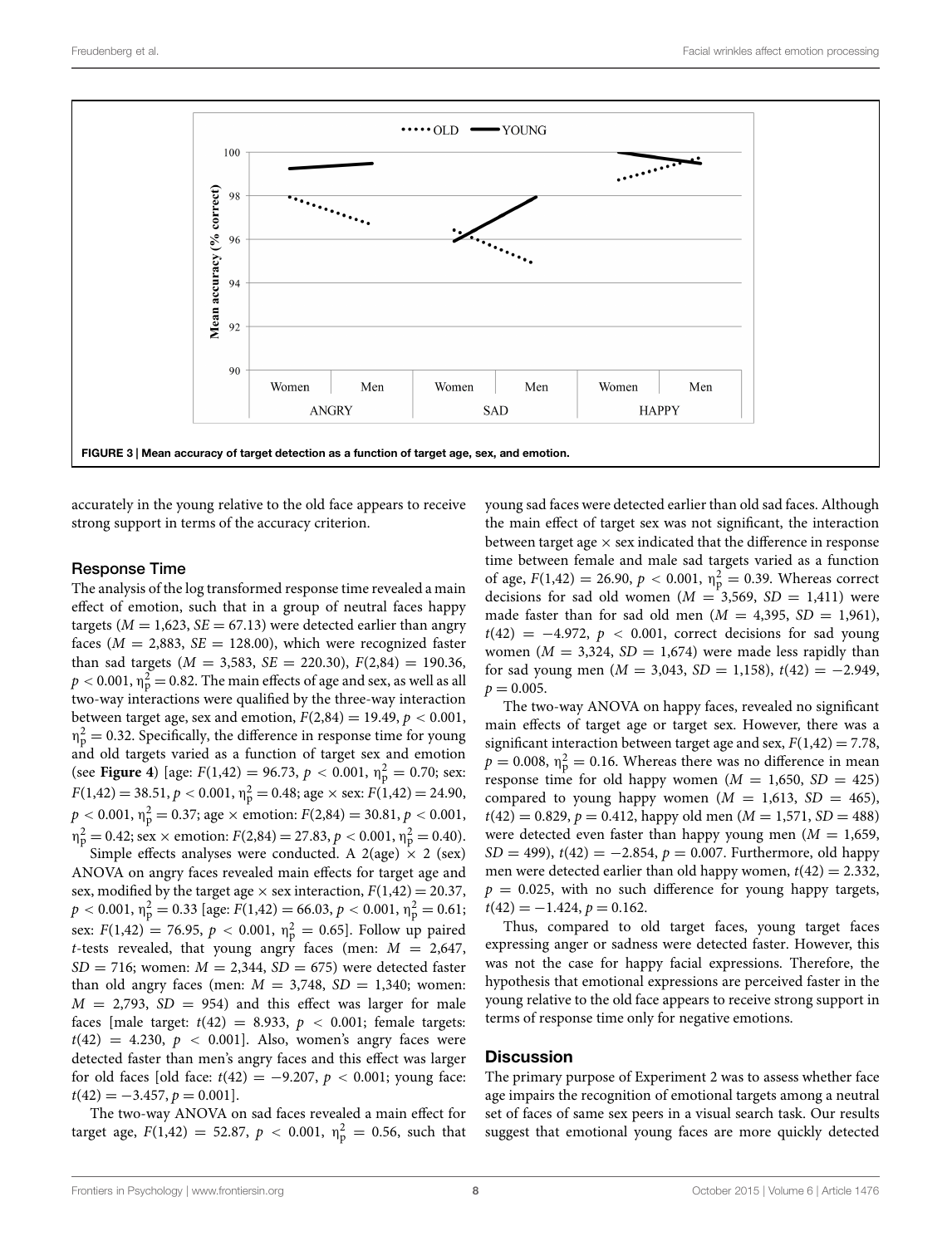

<span id="page-9-0"></span>than emotional old faces, as reflected by overall faster response times for an emotional young face among neutral distractors relative to an emotional old face among neutral old distractors. In addition, participants were also better at identifying angry and sad targets in young neutral groups relative to old neutral groupings. However, the age of the face did not impair the identification of a happy face consistently, but research has shown that happiness is the most easily decoded expression.

Despite high accuracies across all three facial expressions, the difference in response time varied considerably. Ever since [Hansen and Hansen](#page-11-18) [\(1988](#page-11-18)) reported that angry facial expressions are found more efficiently than happy facial expression, this design has been a focus of contention. The original study suffered from methodological confounds, but the implications of other methodological choices in this design have been contentious as well [\(Purcell and Stewart](#page-12-10), [2010;](#page-12-10) [Becker et al., 2011;](#page-11-19) [Craig et al.,](#page-11-20) [2014](#page-11-20)). Criticism has focused mainly on the degree to which the results of these studies represent responses to the displayed emotional expression *per se*, or rather are driven by low-level visual features that are unrelated to facial affect [\(Pinkham et al.,](#page-12-9) [2010](#page-12-9); [Purcell and Stewart, 2010](#page-12-10); [Craig et al.](#page-11-20), [2014](#page-11-20)). In all, there is mixed evidence whether happy or angry facial expressions are processed more efficiently (see [Shasteen et al., 2014](#page-12-11); Lipp et al., [2015\)](#page-11-21). Nonetheless, we decided to use this paradigm in the present research. To that effect, it should be noted that we were not interested in assessing whether affectively positive or negative stimuli are processed preferentially. Rather, we were interested in differences in emotion recognition as a function of face age. As happiness can be characterized by a single salient feature anything but a fast and accurate emotion recognition would be surprising [\(Adolphs, 2002](#page-11-22)). Thus, as noted above, it is likely that the low task difficulty for happy faces reduced the effect of face age. Specifically, the open smile is a salient feature that is easily discernable among the distractor faces without a detailed analysis of other facial features. Consequently, there is no search advantage for young relative to old faces

in the emotion recognition of happy faces. And this is what we found. However, when multiple facial features have to be extracted, as in sad and angry facial expressions, the level of task difficulty, and consequently the influence of distractor faces increases. We argue that neutral young faces can easily be grouped together as distractors, whereas neutral old faces need additional processing resources as facial morphological features have to be discriminated from facial expressive features.

Apart from low-level features as a source of pop-out effects, the literature on visual search tasks also suggests that familiarity influences visual search performance. A slowed search occurs especially when attention is captured by unfamiliar distractors [\(Wang et al.](#page-12-12), [1994;](#page-12-12) [Malinowski and Hübner](#page-12-13)[,](#page-12-14) [2001](#page-12-13)[;](#page-12-14) Shen and Reingold, [2001\)](#page-12-14). Thus, the level of contact with the elderly could account for age-related differences in visual search performance. Also, a differential motivation to respond to young relative to old individuals might explain differences in emotion recognition between young and old faces [\(Malatesta et al.](#page-11-4), [1987b](#page-11-4); [Lamy et al.](#page-11-23), [2008](#page-11-23)). However, as our sample included both younger and older individuals neither explanation seems satisfactory.

The identification of the target emotion is also influenced by expectations. This is why standard visual search designs usually just demand a decision as to whether all faces are the same or one is different. One might therefore argue that informing participants about the target stimulus' type of emotional expression before the search, serves as artificial prim[ing that does not occur in real-world settings \(](#page-12-9)Pinkham et al., [2010\)](#page-12-9). However, emotion perception in an interpersonal situation does not occur in a social vacuum. Instead, there might be more information on the emotional state of the interactional partner, as, e.g., voice tone [\(Kappas et al.](#page-11-24), [1991](#page-11-24)), knowledge about private matters of the other or even earlier emotional interactions with that person [\(Hess and Hareli, 2014\)](#page-11-25). Those cues regarding the likely emotional state of others are typically available to the perceiver before emotional features in the face are noticed. Yet, although the repetition of the same emotion on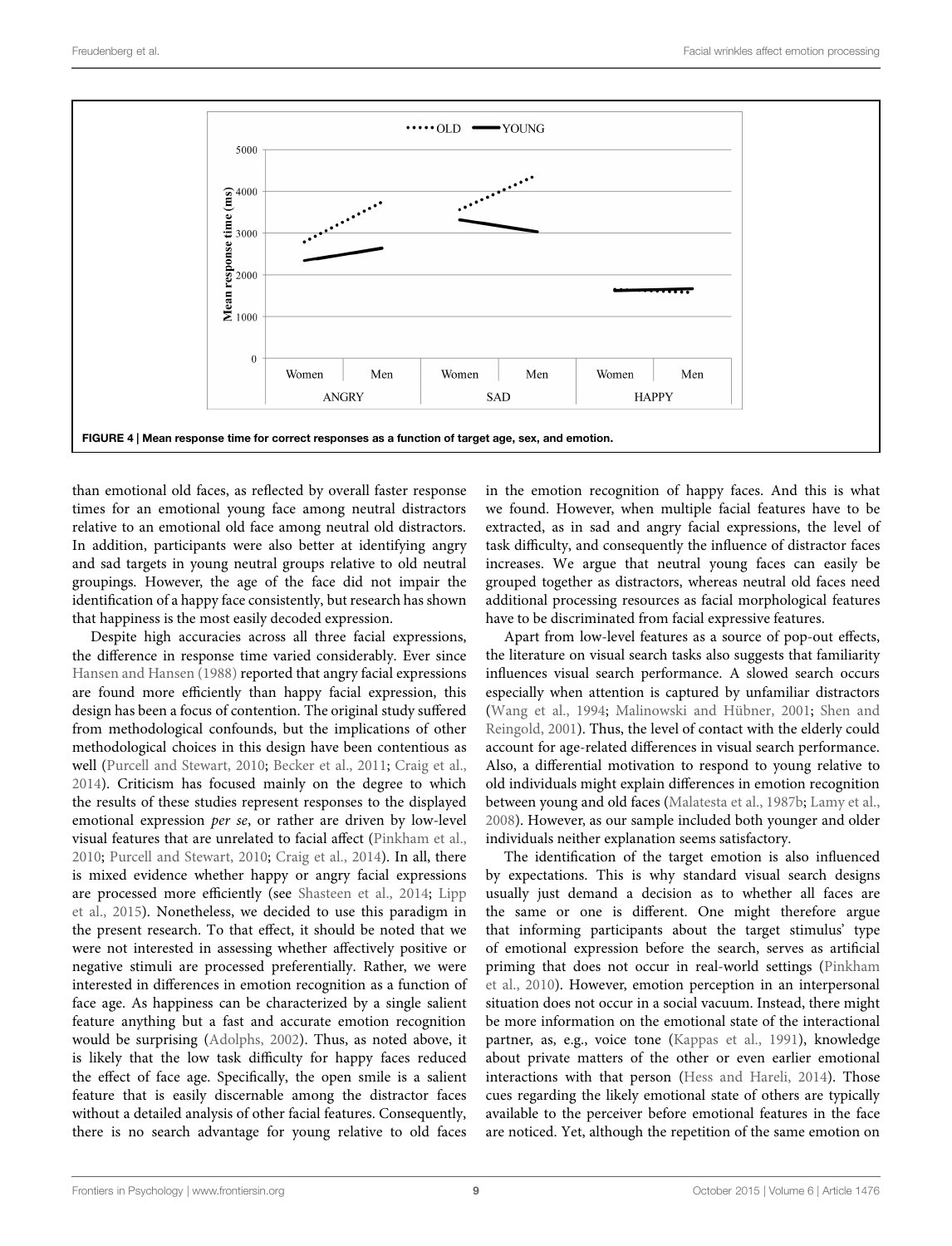successive trials speeds search [\(Lamy et al.](#page-11-23), [2008\)](#page-11-23), the variation of target age within an emotion block makes emotional priming also an unlikely explanation for differences in emotional target discrimination in young and old face groups.

As slowness is a quality stereotypically associated with elderly people and the activation of elderly stereotypes can result in behavior in line with this stereotype such as slower walking speed [\(Bargh et al.](#page-11-26), [1996\)](#page-11-26), the presentation of older target faces might activate such stereotypes and therefore prime slower responses in general. However, in our design the target age switched randomly from trial to trial to avoid accumulated priming effects. Further, no such slowing influence of target age was found for happy facial expressions, which also supports our interpretation focused on task difficulty.

One could question the practical significance of these results, especially the size of the age-related differences in the accuracy rates. Generally, a mean accuracy rate of 98% seems very good. On the other hand, the task difficulty was also comparably low. Without time restriction, participants simply had to pick an emotional face among neutral faces. This was further facilitated in that all emotional photographs depicted individuals with a high level of emotion intensity. It should be noted that, participants made more mistakes in the case of older relative to younger targets and were more than a second slower for the old targets in correct trials. Imaging a situation that is closer to real life, the emotional display would probably appear less clear due to a lower emotion intensity and may occur in a more ambiguous context.

In sum, whereas previous studies on impaired emotion identification in the old face used individually presented still photos or videos with single actors, we investigated emotion recognition in a simulated social context. In each display, only one identity varied from the same sex peers by emotional content, whereas all faces differed from one another by virtue of face identity. Thus, distractor faces offered great heterogeneity and increased the difficulty of finding the discrepant stimulus. In such a design, we found slowed and less accurate visual search to detect emotional old faces relative to young faces for negative emotions. We conclude that the visual properties in the aged face, specifically the presence of wrinkles and changes in facial appearance that are age-related, are the most plausible explanation for this pattern of results.

# General Discussion

The current article addressed in three experiments how the age of a face impairs the perception of emotional expressions. Experiment 1A,B revealed that misattributions of emotions to neutral faces are more likely for old stimuli than for young individuals. Specifically, participants rated neutral old faces not only as angrier and, for male faces, as sadder than neutral young faces, but also as happier. Further, Experiment 2 tested whether this perceived "emotionality" in old faces hindered emotion identification in a visual search task. In fact, we found a search disadvantage for emotional old faces among neutral same-sex peers, likely due to the attentional capture by ambiguous facial displays, especially for negative emotions.

Setting both experiments in context, more anger was attributed to neutral faces of old individuals in the human ratings and likewise participants spent more time and made more errors in trials when they had to find an angry old face among a set of same-aged neutral faces. Simultaneously, more sadness was attributed to neutral faces of old men and sad facial expressions were found less accurately relative to young men in groups of the same sex and age. With regards to response time, participants were generally slower for old compared to young faces.

Our results strike us as especially interesting in light of the large age range of the perceivers. Specifically, we regard our heterogeneous sample as advantageous, particularly for Experiment 2 with an age up to 65 years. This allows us to conclude that the differences in emotion perception in young and old faces described in the current article did not result from an own-age advantage by young participants, as could be argued. Moreover, less contact with the elderly that may lead to deficits in emotion decoding also affects our findings less than would be the case with a student sample. For a further discussion on how the age congruence between an observer and face might influence facial expression decoding, see [Fölster et al.](#page-11-3) [\(2014\)](#page-11-3).

A promising issue for future research regards the configural processing of faces. An increased motivation to process ingroup compared to outgroup faces explains, in part, the ingroup advantage in expression identification [\(Thibault et al., 2006](#page-12-4); [Young and Hugenberg, 2010\)](#page-12-5). [Young and Hugenberg](#page-12-5) [\(2010\)](#page-12-5) further argue that configural processing of ingroup faces drives this advantage, which disappears after face inversion. Given that the recognition of happy faces is unaffected by face inversion [\(McKelvie, 1995](#page-12-15); but see also [Leppänen and Hietanen, 2007](#page-11-27)), it seems reasonable to pose the question, whether the distracting wrinkles in the elderly face lead to a more feature-by-feature processing of the old face. If this were the case we would indeed expect happy faces to be spared. Hence, it would be interesting to investigate whether impaired recognition in still photos of old relative to young faces not only occurs in upright, but also inverted faces, where configural processing of young face would also be disturbed.

As noted earlier, the fact that emotional signals by older individuals are perceived with less clarity has potential implications for our social lives. Generally, it seems critically relevant to the quality of social interactions to reduce misinterpretations of emotional expressions. Emotions occur between people [\(Fischer and van Kleef](#page-11-28), [2010\)](#page-11-28) and influence social relationships. The accurate perception of emotion displays and emotional states helps to coordinate and facilitate interpersonal interaction and communication [\(Keltner and Haidt](#page-11-29), [2001](#page-11-29); [Niedenthal and Brauer, 2012\)](#page-12-16) and provides the necessary "affective glue" between individuals [\(Feldman et al., 1991\)](#page-11-30). Given the literature on the relationship between loneliness and depressive symptoms in the elderly (see [Hawkley and Cacioppo,](#page-11-31) [2010,](#page-11-31) for review), the impaired recognition of facial emotions expressed by elderly people is especially problematic, because the relationship between loneliness and depression in the elderly is mediated by social support [\(Liu et al., 2014\)](#page-11-32). Following this line of argument, a lack of signal clarity in the elderly face can result in emotional misunderstandings and hence dysfunctional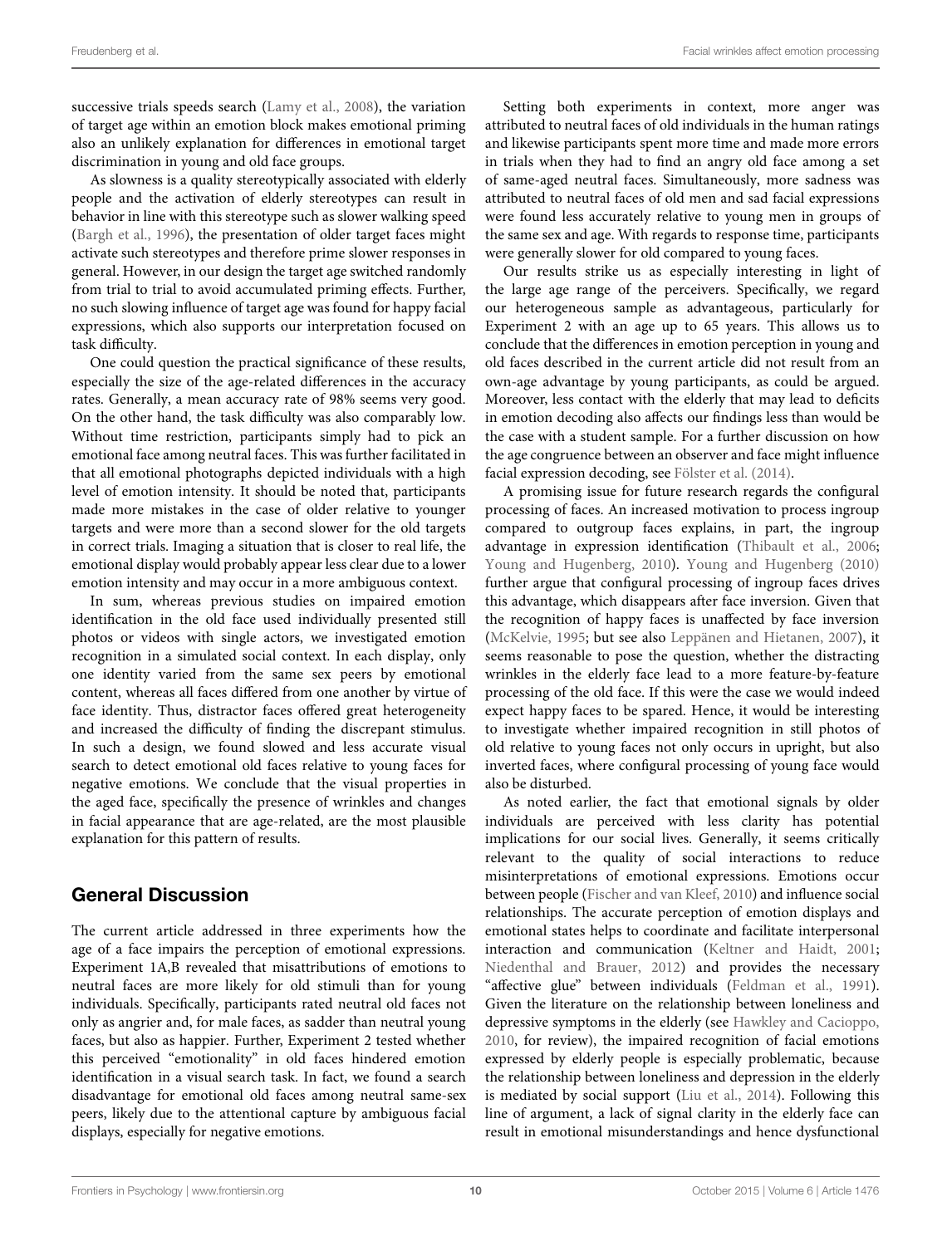behavior from the environment, such that the intended social support will not be perceived as supportive.

In sum, the present research provides further evidence for the notion that the emotional expressions of the elderly may easily be misunderstood. Specifically, because neutral expressions already seem "emotional" two problems may occur. On one hand, elderly people may be perceived as expressing (negative) emotions when in fact they are not, and conversely, their (negative) emotions may not be perceived as such when shown. This may be the case especially when surrounded by others. This has implications for everyday life, especially in contexts where many elderly people are present, such as in nursing homes.

# **References**

- <span id="page-11-14"></span>Adams, R. B. Jr., Hess, U., and Kleck, R. E. (2015). The intersection of genderrelated facial appearance and facial displays of emotion. *Emot. Rev.* 7, 5–13. doi: 10.1177/1754073914544407
- <span id="page-11-22"></span>Adolphs, R. (2002). Recognizing emotion from facial expressions: psychological and neurological mechanisms. *Behav. Cogn. Neurosci. Rev.* 1, 21–62. doi: 10.1177/1534582302001001003
- <span id="page-11-15"></span>Albert, A. M., Ricanek, K., and Patterson, E. (2007). A review of the literature on the aging adult skull and face: implications for forensic science research and applications. *Forensic Sci. Int.* 172, 1–9. doi: 10.1016/j.forsciint.2007. 03.015
- <span id="page-11-26"></span>Bargh, J. A., Chen, M., and Burrows, L. (1996). Automaticity of social behavior: direct effects of trait construct and stereotype activation on action. *J. Pers. Soc. Psychol.* 71, 230–244. doi: 10.1037/0022-3514.71.2.230
- <span id="page-11-19"></span>Becker, D. V., Anderson, U. S., Mortensen, C. R., Neufeld, S. L., and Neel, R. (2011). The face in the crowd effect unconfounded: happy faces, not angry faces, are more efficiently detected in single- and multiple-target visual search tasks. *J. Exp. Psychol. Gen.* 140, 637–659. doi: 10.1037/a0024060
- <span id="page-11-13"></span>Becker, D. V., Kenrick, D. T., Neuberg, S. L., Blackwell, K. C., and Smith, D. M. (2007). The confounded nature of angry men and happy women. *J. Pers. Soc. Psychol.* 92, 179–190. doi: 10.1037/0022-3514.92.2.179
- <span id="page-11-11"></span>Casper, C., Rothermund, K., and Wentura, D. (2011). The activation of specific facets of age stereotypes depends on individuating information. *Soc. Cogn.* 29, 393–414. doi: 10.1521/soco.2011.29.4.393
- <span id="page-11-20"></span>Craig, B. M., Becker, S. I., and Lipp, O. V. (2014). Different faces in the crowd: a happiness superiority effect for schematic faces in heterogeneous backgrounds. *Emotion* 14, 794–803. doi: 10.1037/a0036043
- <span id="page-11-17"></span>Duncan, J., and Humphreys, G. W. (1989). Visual search and stimulus similarity. *Psychol. Rev.* 96, 433–458. doi: 10.1037/0033-295X.96.3.433
- <span id="page-11-7"></span>Ebner, N. C., and Johnson, M. K. (2009). Young and older emotional faces: are there age group differences in expression identification and memory? *Emotion* 9, 329–339. doi: 10.1037/a0015179
- <span id="page-11-9"></span>Ebner, N. C., Riediger, M., and Lindenberger, U. (2010). FACES - A database of facial expressions in young, middle-aged, and older women and men: development and validation. *Behav. Res. Methods* 42, 351–362. doi: 10.3758/BRM.42.1.351
- <span id="page-11-2"></span>Elfenbein, H. A., and Ambady, N. (2002). On the universality and cultural specificity of emotion recognition: a meta-analysis. *Psychol. Bull.* 128, 203–235. doi: 10.1037//0033-2909.128.2.203
- <span id="page-11-30"></span>Feldman, R. S., Philippot, P., and Custrini, R. J. (1991). "Social competence and nonverbal behavior," in *Fundamentals of Nonverbal Behavior*, eds R. S. Feldman and B. Rimé (Cambridge: University Press), 329–348.
- <span id="page-11-28"></span>Fischer, A. H., and van Kleef, G. A. (2010). Where have all the people gone? A plea for including social interaction in emotion research. *Emot. Rev.* 2, 208–211. doi: 10.1177/1754073910361980
- <span id="page-11-3"></span>Fölster, M., Hess, U., and Werheid, K. (2014). Facial age affects emotional expression decoding. *Front. Psychol.* 5:30. doi: 10.3389/fpsyg.2014. 00030
- <span id="page-11-5"></span>Gross, J. J., Carstensen, L. L., Pasupathi, M., Tsai, J., Götestam Skorpen, C., and Hsu, A. Y. (1997). Emotion and aging: experience, expression, and control. *Psychol. Aging* 12, 590–599. doi: 10.1037/0882-7974.12.4.590

## Acknowledgment

Preparation of this manuscript was supported by grant 1R01AG035028 – 01A1 from the National Institute of Aging to RK, UH, and RA. Jr.

# Supplementary Material

The Supplementary Material for this article can be found online at: [http://journal](http://journal.frontiersin.org/article/10.3389/fpsyg.2015.01476)*.*frontiersin*.*org/article/10*.*3389/fpsyg*.* 2015*.*[01476](http://journal.frontiersin.org/article/10.3389/fpsyg.2015.01476)

- <span id="page-11-18"></span>Hansen, C. H., and Hansen, R. D. (1988). Finding the face in the crowd: an anger superiority effect. *J. Pers. Soc. Psychol.* 54, 917–924. doi: 10.1037/0022- 3514.54.6.917
- <span id="page-11-0"></span>Hareli, S., and Hess, U. (2012). The social signal value of emotions. *Cogn. Emot.* 26, 385–389. doi: 10.1080/02699931.2012.665029
- <span id="page-11-31"></span>Hawkley, L. C., and Cacioppo, J. T. (2010). Loneliness matters: a theoretical and empirical review of consequences and mechanisms. *Ann. Behav. Med.* 40, 218–227. doi: 10.1007/s12160-010-9210-8
- <span id="page-11-12"></span>Hess, U., Adams, R. B. Jr., and Kleck, R. E. (2004). Facial appearance, gender, and emotion expression. *Emotion* 4, 378–388. doi: 10.1037/1528-3542. 4.4.378
- <span id="page-11-6"></span>Hess, U., Adams, R. B. Jr., Simard, A., Stevenson, M. T., and Kleck, R. E. (2012). Smiling and sad wrinkles: age-related changes in the face and the perception of emotions and intentions. *J. Exp. Soc. Psychol.* 48, 1377–1380. doi: 10.1016/j.jesp.2012.05.018
- <span id="page-11-25"></span>Hess, U., and Hareli, S. (2014). "The role of social context for the interpretation of emotional facial expressions," in *Understanding Facial Expressions in Communication: Cross-cultural and Multidisciplinary Perspectives*, eds M. K. Mandal and A. Awasthi (New Delhi: Springer), 119–141.
- <span id="page-11-1"></span>Hess, U., and Thibault, P. (2009). Darwin and emotion expression. *Am. Psychol.* 64, 120–128. doi: 10.1037/a0013386
- <span id="page-11-16"></span>Hess, U., Thibault, P., Adams, R. B. Jr., and Kleck, R. E. (2010). The influence of gender, social roles and facial appearance on perceived emotionality. *Euro. J. Soc. Psychol.* 40, 1310–1317. doi: 10.1002/ejsp.715
- <span id="page-11-24"></span>Kappas, A., Hess, U., and Scherer, K. R. (1991). "Voice and emotion," in *Fundamentals of Nonverbal Behavior*, eds R. S. Feldman and B. Rimé (Cambridge: University Press), 200–238.
- <span id="page-11-29"></span>Keltner, D., and Haidt, J. (2001). "Social functions of emotions," in *Emotion: Current Issues and Future Directions*, eds T. J. Mayne and G. A. Bonanno (New York, NY: Guilford Press), 192–213.
- <span id="page-11-23"></span>Lamy, D., Amunts, L., and Bar-Haim, Y. (2008). Emotional priming of pop-out in visual search. *Emotion* 8, 151–161. doi: 10.1037/1528-3542. 8.2.151
- <span id="page-11-27"></span>Leppänen, J. M., and Hietanen, J. K. (2007). Is there more in a happy face than just a big smile? *Vis. Cogn.* 15, 468–490. doi: 10.1080/135062806007 65333
- <span id="page-11-21"></span>Lipp, O. V., Craig, B. M., and Dat, M. C. (2015). A happy face advantage with male Caucasian faces: it depends on the company you keep. *Soc. Psychol. Pers. Sci.* 6, 109–115. doi: 10.1177/1948550614546047
- <span id="page-11-10"></span>Littlewort, G., Whitehill, J., Wu, T., Fasel, I., Frank, M., Movellan, J., et al. (2011). "The computer expression recognition toolbox (CERT)," in *Proceedings of the IEEE International Conference on Automatic Face and Gesture Recognition*, Los Alamitos, CA. 298–305. doi: 10.1109/FG.2011.5771414
- <span id="page-11-32"></span>Liu, L., Gou, Z., and Zuo, J. (2014). Social support mediates loneliness and depression in elderly people. *J. Health Psychol.* doi: 10.1177/1359105314536941 [Epub ahead of print]
- <span id="page-11-8"></span>Malatesta, C. Z., Fiore, M. J., and Messina, J. J. (1987a). Affect, personality, and facial expressive characteristics of older people. *Psychol. Aging* 2, 64–69. doi: 10.1037/0882-7974.2.1.64
- <span id="page-11-4"></span>Malatesta, C. Z., Izard, C. E., Culver, C., and Nicolich, M. (1987b). Emotion communication skills in young, middle-aged, and older women. *Psychol. Aging* 2, 193–203. doi: 10.1037/0882-7974.2.2.193